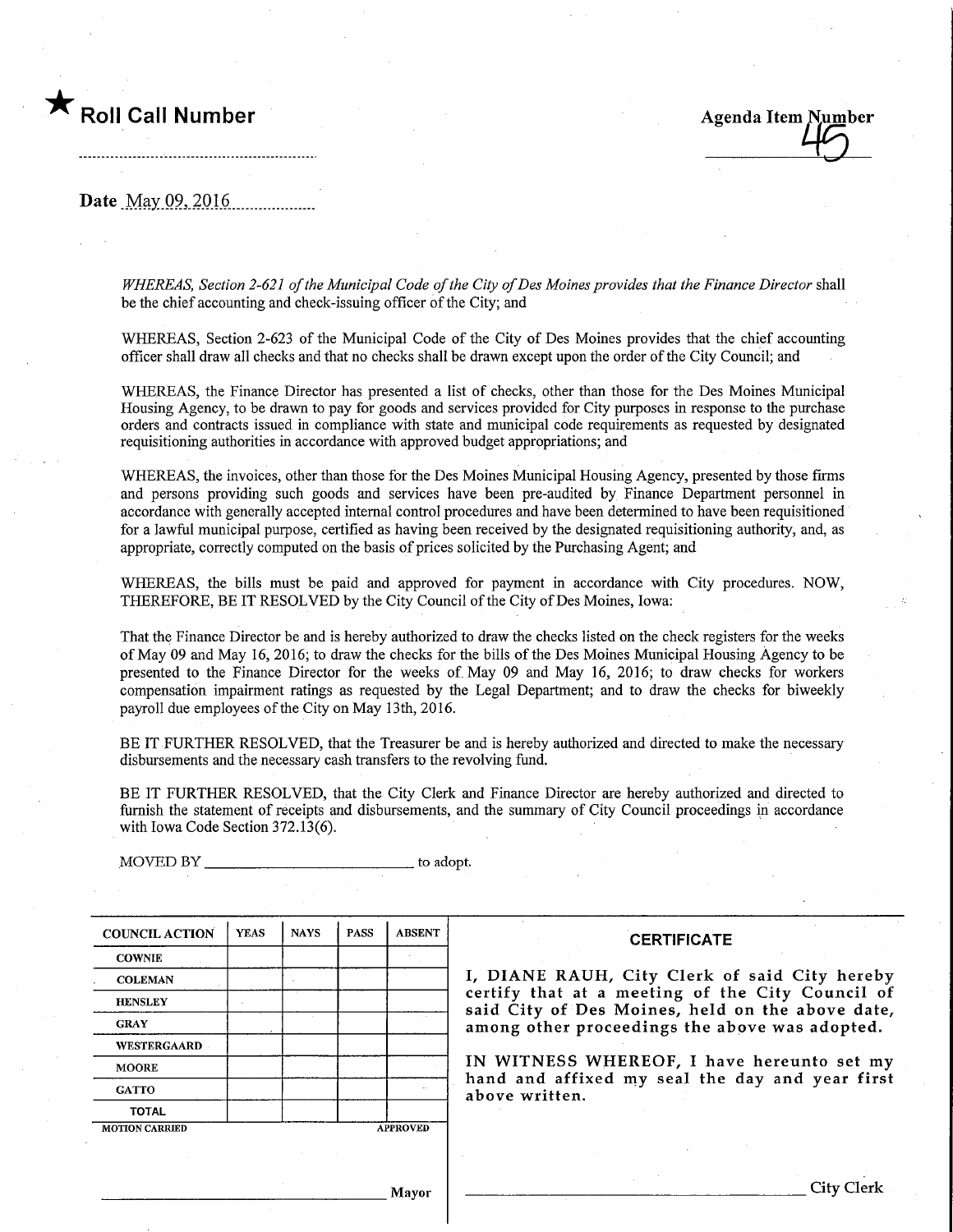#### DES MOINES ENGINEERING DEPARTMENT CONSTRUCTION CONTRACT PARTIAL PAYMENT REQUEST



## For Check Register of April 29,2016 As approved by City Council on April 25, 2016

(Roll Call No. 16-)  $\partial$  705

April 20, 2016 Page No. 1

The work performed associated with the following listed construction contract partial payments has been constructed in substantial compliance with the plans and specifications, and the Engineering Department hereby requests that the Finance Department process payment to the following contractors:

| <b>Activity ID</b> | <b>Project Title</b>                     | Contractor                                                                                                            | Partial<br>Payment<br>No. | Partial<br>Payment<br>Amount |
|--------------------|------------------------------------------|-----------------------------------------------------------------------------------------------------------------------|---------------------------|------------------------------|
| 062014003          | Hull Avenue Roadway Improvements at UPRR | Absolute Concrete<br>Construction, Inc.<br>Matt Triggs, President<br>505 1st Avenue<br>PO Box 148<br>Slater, IA 50244 | 08                        | \$256,187.34                 |

Munis Contract No. 15082

Requested by:

EL»

Pamela S. Cooksey, P.E. Des Moines City Engineer

ec: City Clerk

Funds available:

 $\mathbf{a}\mathbf{b}$ 

Daniel E. Ritter Des Moines Finance Director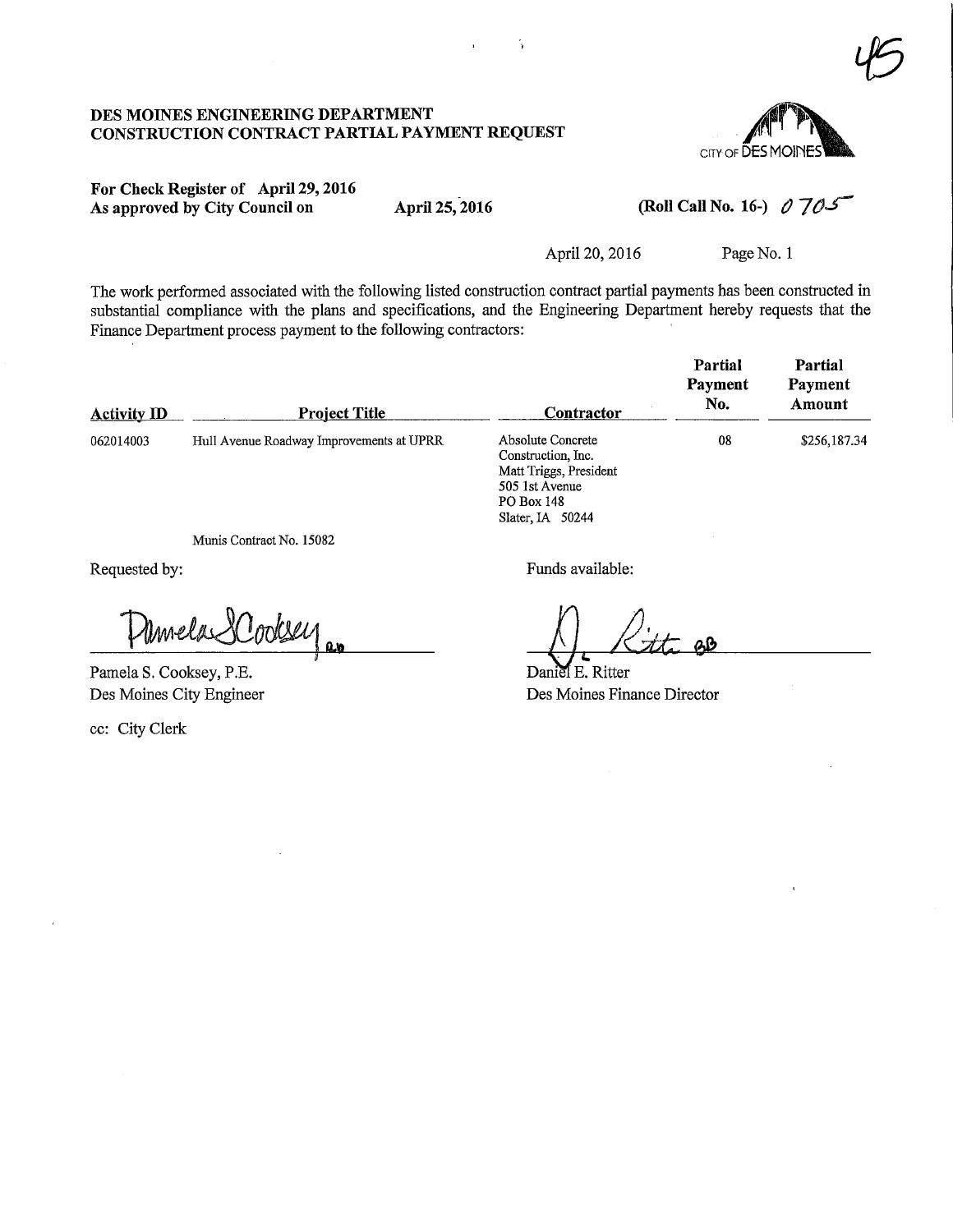### DES MOINES ENGINEERING DEPARTMENT CONSTRUCTION CONTRACT PARTIAL PAYMENT REQUEST



### For Check Register of May 6,2016 As approved by City Council on April 25, 2016 (Roll Call No. 16-0705)

May 02, 2016 Page No. 1

The work performed associated with the following listed construction contract partial payments has been constructed in substantial compliance with the plans and specifications, and the Engineering Department hereby requests that the Finance Department process payment to the following contractors:

| <b>Activity ID</b> | <b>Project Title</b>                                                                                                           | Contractor                                                                                                             | Partial<br>Payment<br>No. | Partial<br>Payment<br>Amount |  |
|--------------------|--------------------------------------------------------------------------------------------------------------------------------|------------------------------------------------------------------------------------------------------------------------|---------------------------|------------------------------|--|
| 062010018          | SE Connector Paving - S.E. 9th Street to S.E. 15th<br><b>Street</b>                                                            | <b>Elder Corporation</b><br>Jared R. Elder II, President<br>5088 E. University Avenue<br>Des Moines, IA 50327          | 38                        | \$46,196.14                  |  |
|                    | NHSX-U-1945 (408)--8S-77, NHSX-U-1945 (408) -- 8S-77, NHSX-U-1945 (408)--8S-77<br>Munis Contract No. 13007                     |                                                                                                                        |                           |                              |  |
| 062012006          | SE Connector Paving - S.E. 15th Street to S.E. 30th<br>Street                                                                  | C. J. Moyna & Sons, Inc.<br>John P. Moyna, President<br>24412 Hwy 13<br>Elkader, IA 52043                              | 36                        | \$355,420.42                 |  |
|                    | NHS-U-1945(409) -8G-77, NHS-U-1945(409) - -8G-77, NHS-U-1945(409) -- 8G-77, NHS-U-1945(409) -8G-77<br>Munis Contract No. 14046 |                                                                                                                        |                           |                              |  |
| 062014004          | S.E. 34th Street/S.E. 36th Street Roadway<br>Improvements at UPRR                                                              | Grimes Asphalt and Paving<br>Corporation<br>Kurt Rasmussen, President<br>5550 NE 22nd Street<br>Des Moines, IA 50313   | $09$ .                    | \$103,934.72                 |  |
|                    | Munis Contract No. 15005                                                                                                       |                                                                                                                        |                           |                              |  |
| 062015001          | Indianola Avenue Widening - Phase 4                                                                                            | Concrete Technologies, Inc.<br>Brad Baumler, President<br>1001 SE 37th Street<br>Grimes, IA 50111                      | 08                        | \$444,515.98                 |  |
|                    | STP-U-1945(747)--70-77<br>Munis Contract No. 16036                                                                             |                                                                                                                        |                           |                              |  |
| 062015004          | 2015-2016 HMA Pavement Scarification and<br>Resurfacing                                                                        | Grimes Asphalt and Paving<br>Corporation<br>Kurt Rasmussen, President<br>5550 NE 22nd Street<br>Des Moines, IA 50313   | 05                        | \$21,063.38                  |  |
|                    | Munis Contract No. 16018                                                                                                       |                                                                                                                        |                           |                              |  |
| 092015006          | 2015 ADA Sidewalk Ramp Program - Contract 2                                                                                    | Kingston Services, LLC<br>Dan Hutton, President<br>4949 Westown Parkway, Suite<br>165-213<br>West Des Moines, IA 50266 | 06                        | \$10,831.12                  |  |
|                    | Please make sure the address printed ON THE CHECK is 4949 Westown Pkwy, Suite 165-213, WDM IA 50266.<br>Contract No. 16017     |                                                                                                                        |                           | Munis                        |  |